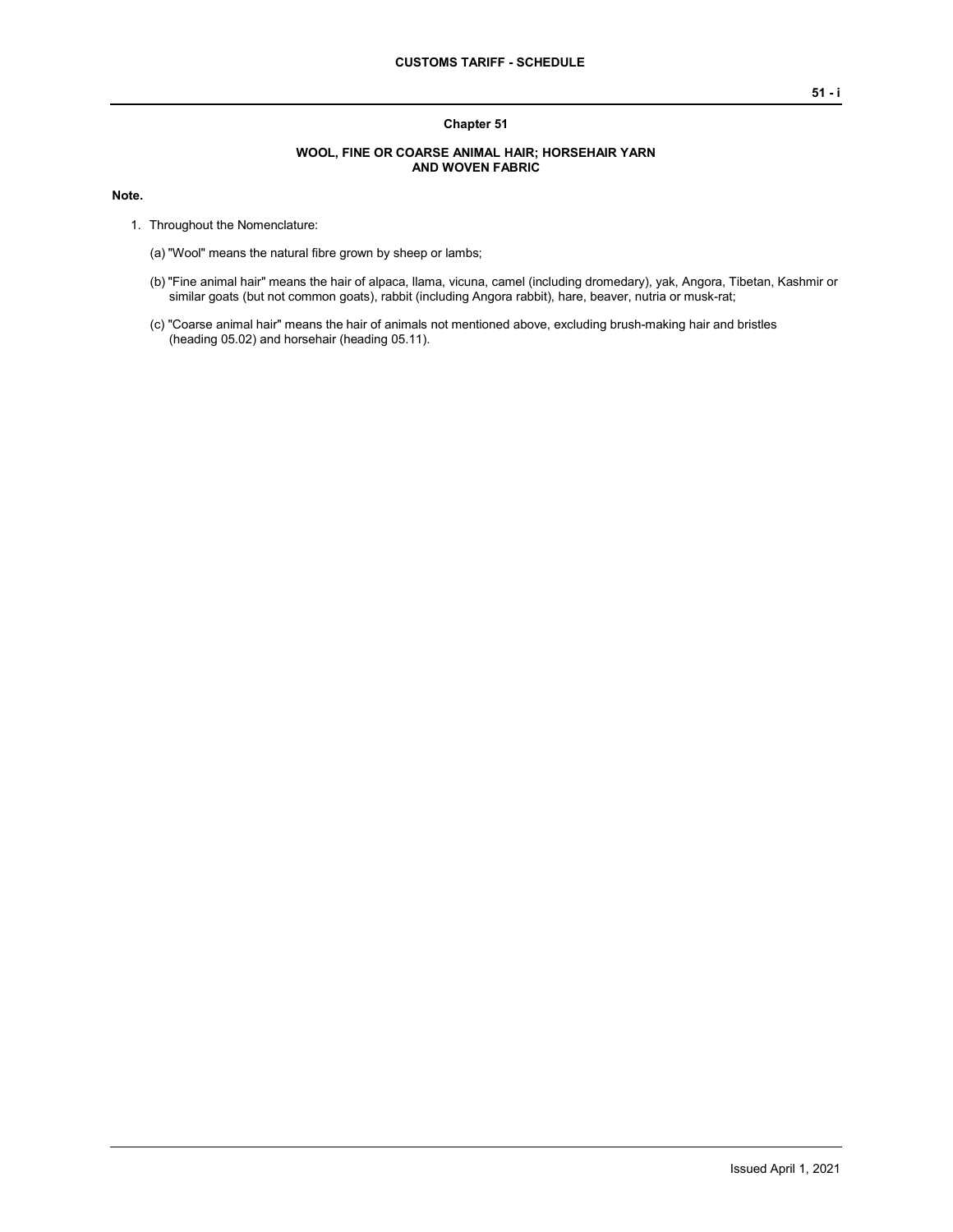## **CUSTOMS TARIFF - SCHEDULE**

| <b>Tariff</b><br><b>SS</b><br>Item | <b>Description of Goods</b>                       | Unit of<br>Meas. | <b>MFN</b><br><b>Tariff</b> | Applicable<br><b>Preferential Tariffs</b>                                                                                |
|------------------------------------|---------------------------------------------------|------------------|-----------------------------|--------------------------------------------------------------------------------------------------------------------------|
| 51.01                              | Wool, not carded or combed.                       |                  |                             |                                                                                                                          |
|                                    | -Greasy, including fleece-washed wool:            |                  |                             |                                                                                                                          |
|                                    | 5101.11.00 00 - - Shorn wool                      | <b>KGM</b>       | Free                        | LDCT, GPT, UST, MXT,<br>CIAT, CT, CRT, IT, NT,<br>SLT, PT, COLT, JT,<br>PAT, HNT, KRT, CEUT,<br>UAT, CPTPT,<br>UKT: Free |
| 5101.19.00 00 - - Other            |                                                   | <b>KGM</b>       | Free                        | LDCT, GPT, UST, MXT,<br>CIAT, CT, CRT, IT, NT,<br>SLT, PT, COLT, JT,<br>PAT, HNT, KRT, CEUT,<br>UAT, CPTPT,<br>UKT: Free |
|                                    | -Degreased, not carbonized:                       |                  |                             |                                                                                                                          |
|                                    | 5101.21.00 00 - - Shorn wool                      | <b>KGM</b>       | Free                        | LDCT, GPT, UST, MXT,<br>CIAT, CT, CRT, IT, NT,<br>SLT, PT, COLT, JT,<br>PAT, HNT, KRT, CEUT,<br>UAT, CPTPT,<br>UKT: Free |
| 5101.29.00 00 - - Other            |                                                   | KGM              | Free                        | LDCT, GPT, UST, MXT,<br>CIAT, CT, CRT, IT, NT,<br>SLT, PT, COLT, JT,<br>PAT, HNT, KRT, CEUT,<br>UAT, CPTPT,<br>UKT: Free |
|                                    | 5101.30.00 00 -Carbonized                         | KGM              | Free                        | LDCT, GPT, UST, MXT,<br>CIAT, CT, CRT, IT, NT,<br>SLT, PT, COLT, JT,<br>PAT, HNT, KRT, CEUT,<br>UAT, CPTPT,<br>UKT: Free |
| 51.02                              | Fine or coarse animal hair, not carded or combed. |                  |                             |                                                                                                                          |
|                                    | -Fine animal hair:                                |                  |                             |                                                                                                                          |
|                                    | 5102.11.00 00 - - Of Kashmir (cashmere) goats     | KGM              | Free                        | LDCT, GPT, UST, MXT,<br>CIAT, CT, CRT, IT, NT,<br>SLT, PT, COLT, JT,<br>PAT, HNT, KRT, CEUT,<br>UAT, CPTPT,<br>UKT: Free |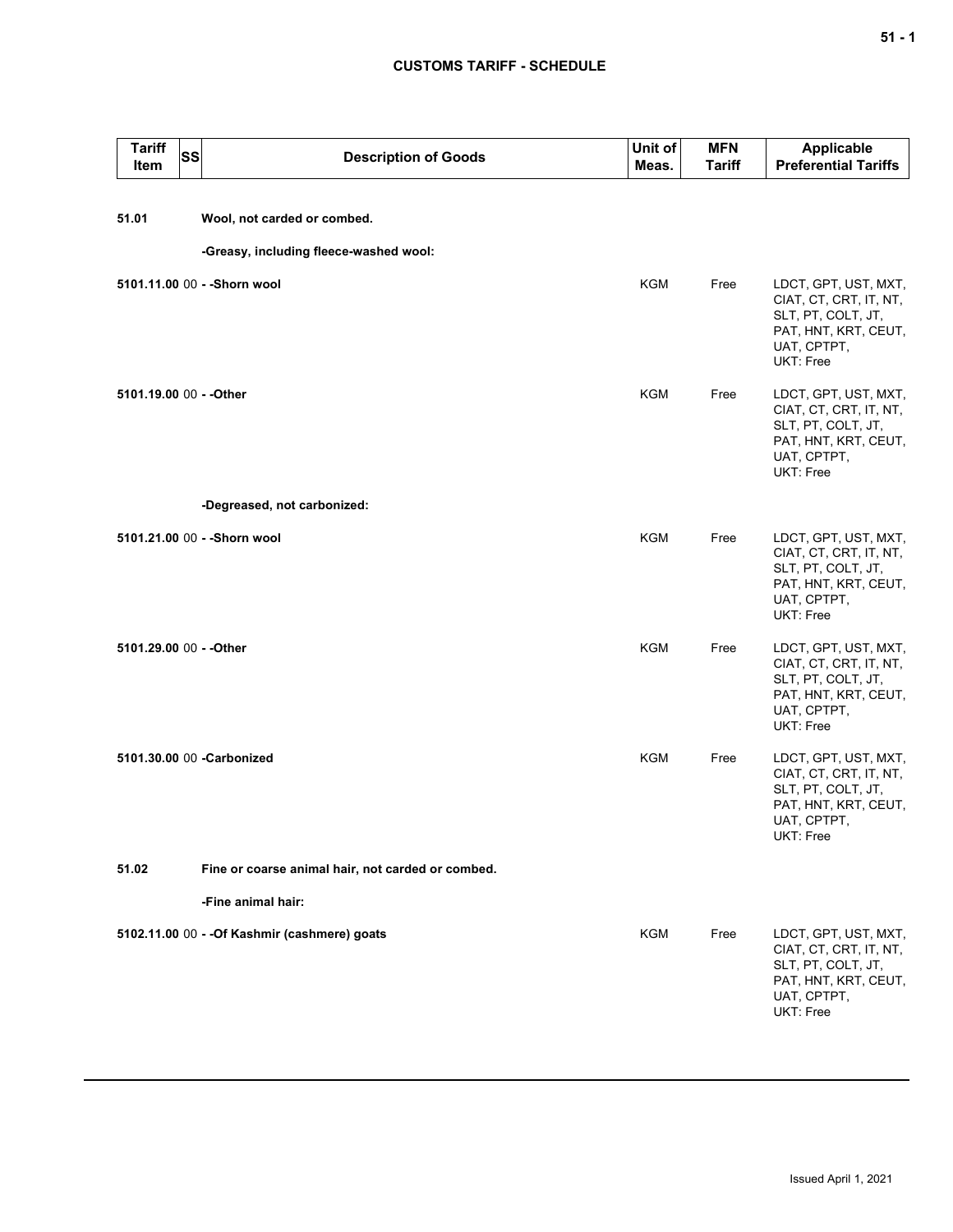| <b>Tariff</b> | SS | <b>Description of Goods</b>                                                                            | Unit of<br>Meas. | <b>MFN</b><br>Tariff | <b>Applicable</b><br><b>Preferential Tariffs</b>                                                                         |
|---------------|----|--------------------------------------------------------------------------------------------------------|------------------|----------------------|--------------------------------------------------------------------------------------------------------------------------|
| Item          |    | 5102.19.00 00 - - Other                                                                                | <b>KGM</b>       | Free                 | LDCT, GPT, UST, MXT,                                                                                                     |
|               |    |                                                                                                        |                  |                      | CIAT, CT, CRT, IT, NT,<br>SLT, PT, COLT, JT,<br>PAT, HNT, KRT, CEUT,<br>UAT, CPTPT,<br>UKT: Free                         |
|               |    | 5102.20.00 00 - Coarse animal hair                                                                     | <b>KGM</b>       | Free                 | LDCT, GPT, UST, MXT,<br>CIAT, CT, CRT, IT, NT,<br>SLT, PT, COLT, JT,<br>PAT, HNT, KRT, CEUT,<br>UAT, CPTPT,<br>UKT: Free |
| 51.03         |    | Waste of wool or of fine or coarse animal hair, including yarn waste but<br>excluding garnetted stock. |                  |                      |                                                                                                                          |
|               |    | 5103.10.00 00 -Noils of wool or of fine animal hair                                                    | <b>KGM</b>       | Free                 | LDCT, GPT, UST, MXT,<br>CIAT, CT, CRT, IT, NT,<br>SLT, PT, COLT, JT,<br>PAT, HNT, KRT, CEUT,<br>UAT, CPTPT,<br>UKT: Free |
|               |    | 5103.20.00 00 - Other waste of wool or of fine animal hair                                             | <b>KGM</b>       | Free                 | LDCT, GPT, UST, MXT,<br>CIAT, CT, CRT, IT, NT,<br>SLT, PT, COLT, JT,<br>PAT, HNT, KRT, CEUT,<br>UAT, CPTPT,<br>UKT: Free |
|               |    | 5103.30.00 00 - Waste of coarse animal hair                                                            | KGM              | Free                 | LDCT, GPT, UST, MXT,<br>CIAT, CT, CRT, IT, NT,<br>SLT, PT, COLT, JT,<br>PAT, HNT, KRT, CEUT,<br>UAT, CPTPT,<br>UKT: Free |
|               |    | 5104.00.00 00 Garnetted stock of wool or of fine or coarse animal hair.                                | KGM              | Free                 | LDCT, GPT, UST, MXT,<br>CIAT, CT, CRT, IT, NT,<br>SLT, PT, COLT, JT,<br>PAT, HNT, KRT, CEUT,<br>UAT, CPTPT,<br>UKT: Free |
| 51.05         |    | Wool and fine or coarse animal hair, carded or combed (including<br>combed wool in fragments).         |                  |                      |                                                                                                                          |
|               |    | 5105.10.00 00 - Carded wool                                                                            | <b>KGM</b>       | Free                 | LDCT, GPT, UST, MXT,<br>CIAT, CT, CRT, IT, NT,<br>SLT, PT, COLT, JT,<br>PAT, HNT, KRT, CEUT,<br>UAT, CPTPT,<br>UKT: Free |
|               |    | -Wool tops and other combed wool:                                                                      |                  |                      |                                                                                                                          |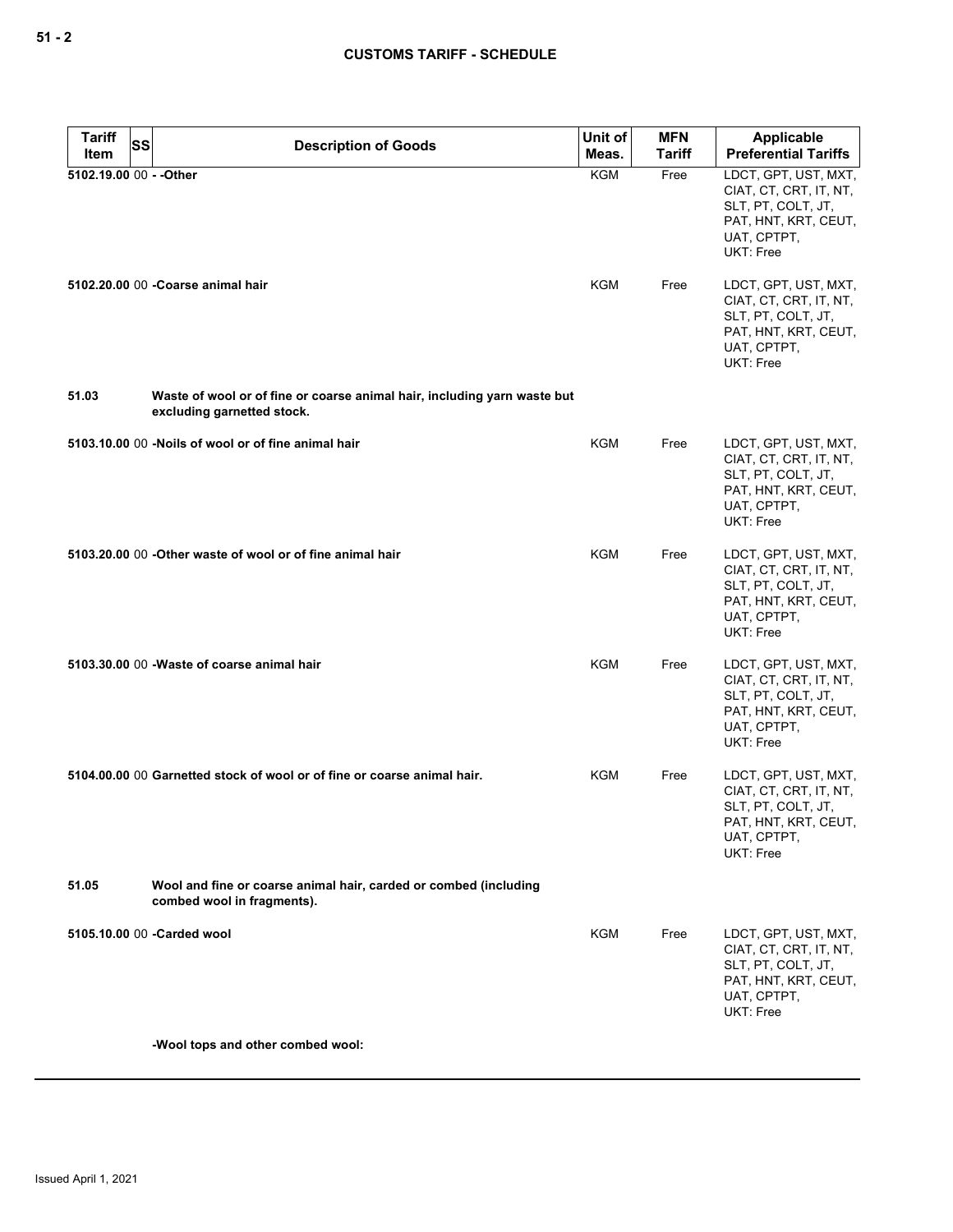| <b>Tariff</b>           | <b>SS</b> |                                                           | Unit of    | <b>MFN</b>    | <b>Applicable</b>                                                                                                                  |
|-------------------------|-----------|-----------------------------------------------------------|------------|---------------|------------------------------------------------------------------------------------------------------------------------------------|
| Item                    |           | <b>Description of Goods</b>                               | Meas.      | <b>Tariff</b> | <b>Preferential Tariffs</b>                                                                                                        |
|                         |           | 5105.21.00 00 - - Combed wool in fragments                | KGM        | Free          | LDCT, GPT, UST, MXT,<br>CIAT, CT, CRT, IT, NT,<br>SLT, PT, COLT, JT,<br>PAT, HNT, KRT, CEUT,<br>UAT, CPTPT,<br>UKT: Free           |
| 5105.29.00 00 - - Other |           |                                                           | <b>KGM</b> | Free          | LDCT, GPT, UST, MXT,<br>CIAT, CT, CRT, IT, NT,<br>SLT, PT, COLT, JT,<br>PAT, HNT, KRT, CEUT,<br>UAT, CPTPT,<br>UKT: Free           |
|                         |           | -Fine animal hair, carded or combed:                      |            |               |                                                                                                                                    |
|                         |           | 5105.31.00 00 - - Of Kashmir (cashmere) goats             | KGM        | Free          | LDCT, GPT, UST, MXT,<br>CIAT, CT, CRT, IT, NT,<br>SLT, PT, COLT, JT,<br>PAT, HNT, KRT, CEUT,<br>UAT, CPTPT,<br>UKT: Free           |
| 5105.39.00 00 - - Other |           |                                                           | <b>KGM</b> | Free          | LDCT, GPT, UST, MXT,<br>CIAT, CT, CRT, IT, NT,<br>SLT, PT, COLT, JT,<br>PAT, HNT, KRT, CEUT,<br>UAT, CPTPT,<br>UKT: Free           |
|                         |           | 5105.40.00 00 - Coarse animal hair, carded or combed      | KGM        | Free          | AUT, NZT, LDCT, GPT,<br>UST, MXT, CIAT, CT,<br>CRT, IT, NT, SLT, PT,<br>COLT, JT, PAT, HNT,<br>KRT, CEUT, UAT,<br>CPTPT, UKT: Free |
| 51.06                   |           | Yarn of carded wool, not put up for retail sale.          |            |               |                                                                                                                                    |
|                         |           | 5106.10.00 00 -Containing 85% or more by weight of wool   | KGM        | Free          | LDCT, GPT, UST, MXT,<br>CIAT, CT, CRT, IT, NT,<br>SLT, PT, COLT, JT,<br>PAT, HNT, KRT, CEUT,<br>UAT, CPTPT,<br>UKT: Free           |
|                         |           | 5106.20.00 00 -Containing less than 85% by weight of wool | <b>KGM</b> | Free          | LDCT, GPT, UST, MXT,<br>CIAT, CT, CRT, IT, NT,<br>SLT, PT, COLT, JT,<br>PAT, HNT, KRT, CEUT,<br>UAT, CPTPT,<br>UKT: Free           |
| 51.07                   |           | Yarn of combed wool, not put up for retail sale.          |            |               |                                                                                                                                    |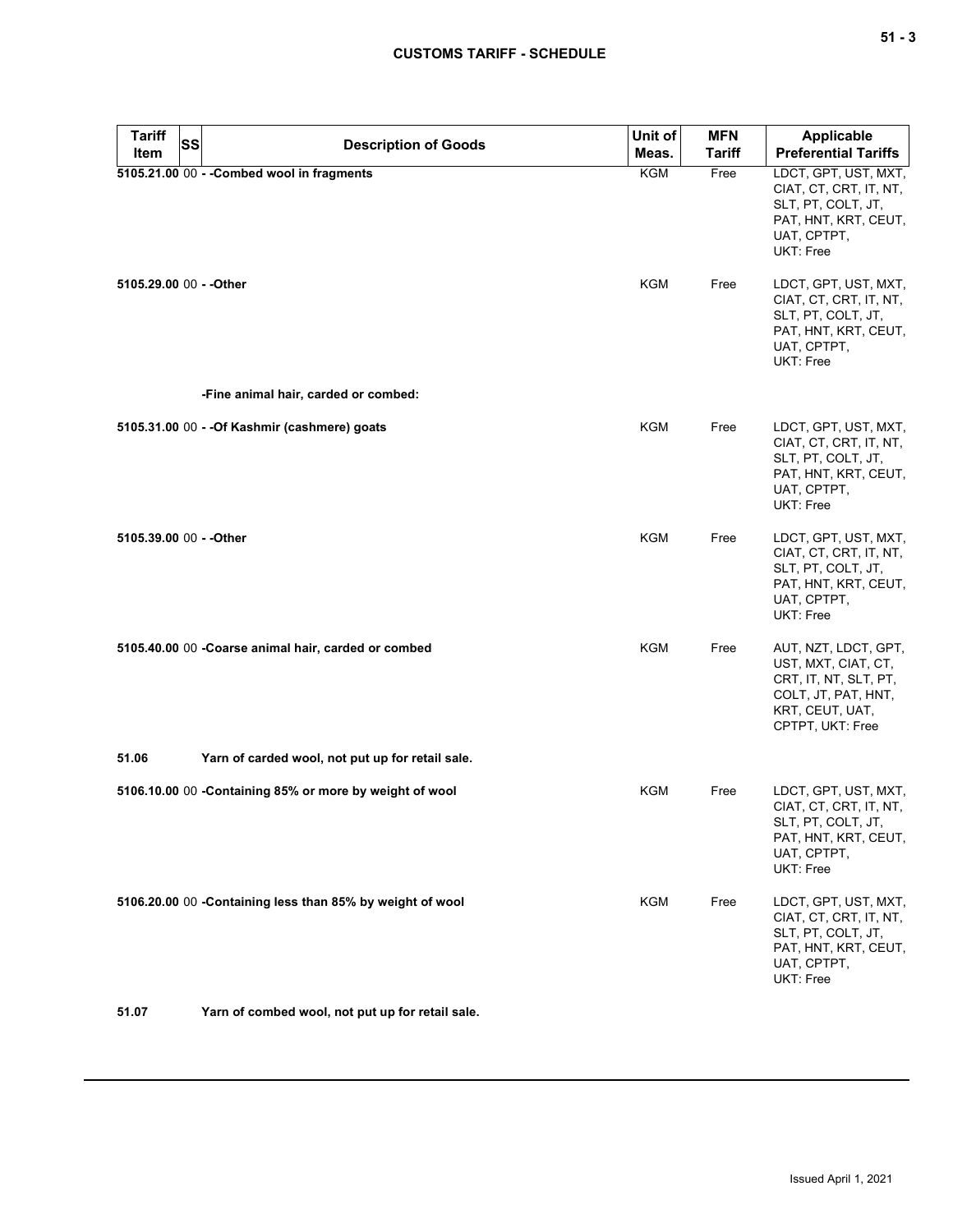| <b>Tariff</b><br><b>SS</b> | <b>Description of Goods</b>                                                                                                           | Unit of           | <b>MFN</b>    | Applicable                                                                                                                         |
|----------------------------|---------------------------------------------------------------------------------------------------------------------------------------|-------------------|---------------|------------------------------------------------------------------------------------------------------------------------------------|
| Item                       |                                                                                                                                       | Meas.             | <b>Tariff</b> | <b>Preferential Tariffs</b>                                                                                                        |
|                            | 5107.10.00 00 -Containing 85% or more by weight of wool                                                                               | <b>KGM</b>        | Free          | AUT, NZT, LDCT, GPT,<br>UST, MXT, CIAT, CT,<br>CRT, IT, NT, SLT, PT,<br>COLT, JT, PAT, HNT,<br>KRT, CEUT, UAT,<br>CPTPT, UKT: Free |
|                            | 5107.20.00 00 -Containing less than 85% by weight of wool                                                                             | KGM               | Free          | LDCT, GPT, UST, MXT,<br>CIAT, CT, CRT, IT, NT,<br>SLT, PT, COLT, JT,<br>PAT, HNT, KRT, CEUT,<br>UAT, CPTPT,<br>UKT: Free           |
| 51.08                      | Yarn of fine animal hair (carded or combed), not put up for retail sale.                                                              |                   |               |                                                                                                                                    |
| 5108.10.00 00 -Carded      |                                                                                                                                       | <b>KGM</b>        | Free          | AUT, NZT, LDCT, GPT,<br>UST, MXT, CIAT, CT,<br>CRT, IT, NT, SLT, PT,<br>COLT, JT, PAT, HNT,<br>KRT, CEUT, UAT,<br>CPTPT, UKT: Free |
| 5108.20.00 00 -Combed      |                                                                                                                                       | KGM               | Free          | AUT, NZT, LDCT, GPT,<br>UST, MXT, CIAT, CT,<br>CRT, IT, NT, SLT, PT,<br>COLT, JT, PAT, HNT,<br>KRT, CEUT, UAT,<br>CPTPT, UKT: Free |
| 51.09                      | Yarn of wool or of fine animal hair, put up for retail sale.                                                                          |                   |               |                                                                                                                                    |
| 5109.10.00                 | -Containing 85% or more by weight of wool or of fine animal hair                                                                      |                   | Free          | LDCT, GPT, UST, MXT,<br>CIAT, CT, CRT, IT, NT,<br>SLT, PT, COLT, JT,<br>PAT, HNT, KRT, CEUT,<br>UAT, CPTPT,<br>UKT: Free           |
|                            |                                                                                                                                       | KGM<br><b>KGM</b> |               |                                                                                                                                    |
| 5109.90.00 00 -Other       |                                                                                                                                       | <b>KGM</b>        | Free          | LDCT, GPT, UST, MXT,<br>CIAT, CT, CRT, IT, NT,<br>SLT, PT, COLT, JT,<br>PAT, HNT, KRT, CEUT,<br>UAT, CPTPT,<br>UKT: Free           |
|                            | 5110.00.00 00 Yarn of coarse animal hair or of horsehair (including gimped horsehair<br>yarn), whether or not put up for retail sale. | KGM               | Free          | AUT, NZT, LDCT, GPT,<br>UST, MXT, CIAT, CT,<br>CRT, IT, NT, SLT, PT,<br>COLT, JT, PAT, HNT,<br>KRT, CEUT, UAT,<br>CPTPT, UKT: Free |
| 51.11                      | Woven fabrics of carded wool or of carded fine animal hair.                                                                           |                   |               |                                                                                                                                    |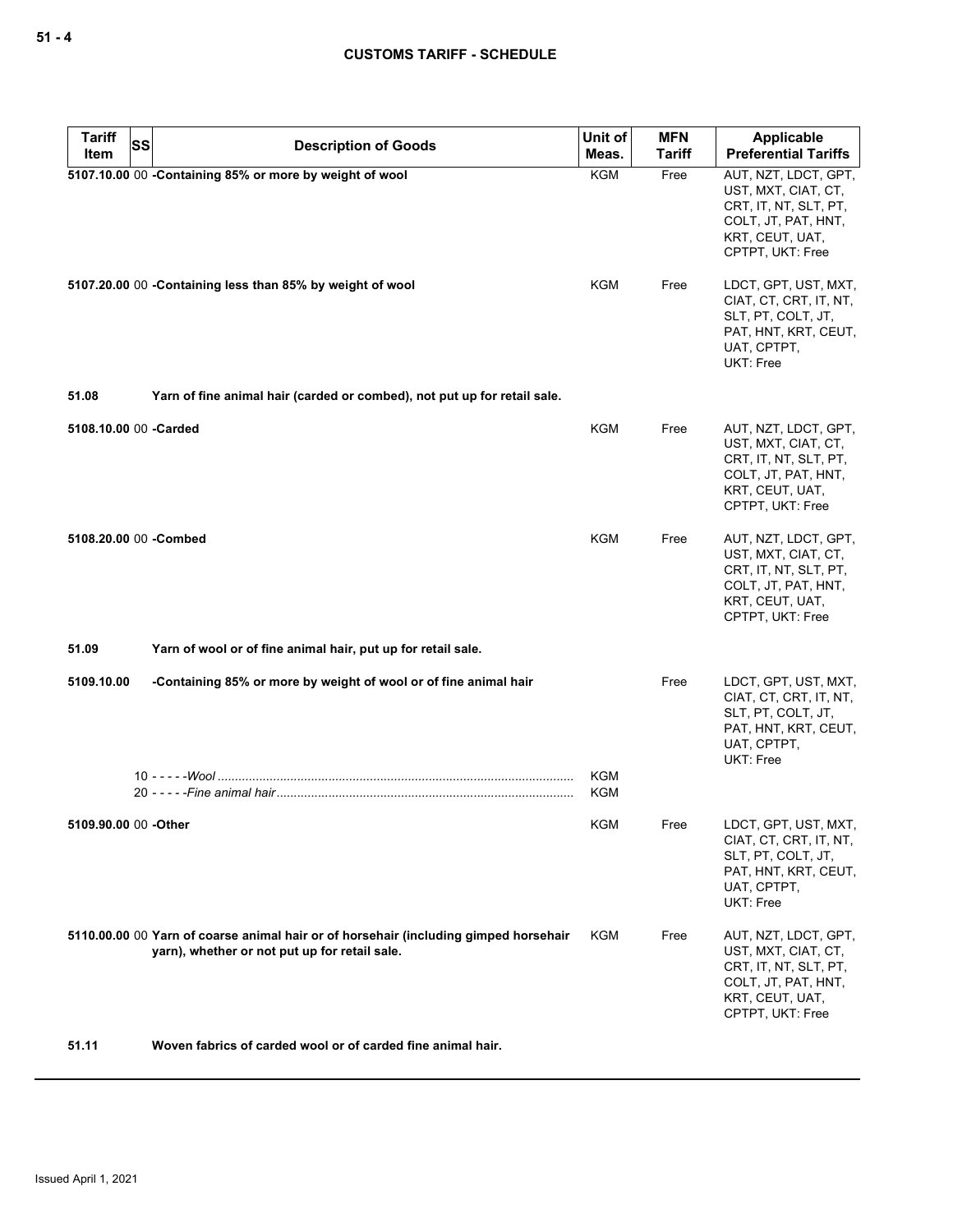| <b>Tariff</b><br>ltem   | ss <br><b>Description of Goods</b>                                       | Unit of<br>Meas. | <b>MFN</b><br><b>Tariff</b> | Applicable<br><b>Preferential Tariffs</b>                                                                                |
|-------------------------|--------------------------------------------------------------------------|------------------|-----------------------------|--------------------------------------------------------------------------------------------------------------------------|
|                         | -Containing 85% or more by weight of wool or of fine animal hair:        |                  |                             |                                                                                                                          |
|                         | 5111.11.00 00 - - Of a weight not exceeding 300 g/m <sup>2</sup>         | KGM              | Free                        | LDCT, GPT, UST, MXT,<br>CIAT, CT, CRT, IT, NT,<br>SLT, PT, COLT, JT,<br>PAT, HNT, KRT, CEUT,<br>UAT, CPTPT,<br>UKT: Free |
| 5111.19.00 00 - - Other |                                                                          | <b>KGM</b>       | Free                        | LDCT, GPT, UST, MXT,<br>CIAT, CT, CRT, IT, NT,<br>SLT, PT, COLT, JT,<br>PAT, HNT, KRT, CEUT,<br>UAT, CPTPT,<br>UKT: Free |
|                         | 5111.20.00 00 -Other, mixed mainly or solely with man-made filaments     | KGM              | Free                        | LDCT, GPT, UST, MXT,<br>CIAT, CT, CRT, IT, NT,<br>SLT, PT, COLT, JT,<br>PAT, HNT, KRT, CEUT,<br>UAT, CPTPT,<br>UKT: Free |
|                         | 5111.30.00 00 -Other, mixed mainly or solely with man-made staple fibres | KGM              | Free                        | LDCT, GPT, UST, MXT,<br>CIAT, CT, CRT, IT, NT,<br>SLT, PT, COLT, JT,<br>PAT, HNT, KRT, CEUT,<br>UAT, CPTPT,<br>UKT: Free |
| 5111.90.00 00 -Other    |                                                                          | <b>KGM</b>       | Free                        | LDCT, GPT, UST, MXT,<br>CIAT, CT, CRT, IT, NT,<br>SLT, PT, COLT, JT,<br>PAT, HNT, KRT, CEUT,<br>UAT, CPTPT,<br>UKT: Free |
| 51.12                   | Woven fabrics of combed wool or of combed fine animal hair.              |                  |                             |                                                                                                                          |
|                         | -Containing 85% or more by weight of wool or of fine animal hair:        |                  |                             |                                                                                                                          |
| 5112.11.00              | - - Of a weight not exceeding 200 g/m <sup>2</sup>                       |                  | Free                        | LDCT, GPT, UST, MXT,<br>CIAT, CT, CRT, IT, NT,<br>SLT, PT, COLT, JT,<br>PAT, HNT, KRT, CEUT,<br>UAT, CPTPT,<br>UKT: Free |
|                         |                                                                          | KGM<br>KGM       |                             |                                                                                                                          |
| 5112.19.00 00 - - Other |                                                                          | KGM              | Free                        | LDCT, GPT, UST, MXT,<br>CIAT, CT, CRT, IT, NT,<br>SLT, PT, COLT, JT,<br>PAT, HNT, KRT, CEUT,                             |

UAT, CPTPT, UKT: Free